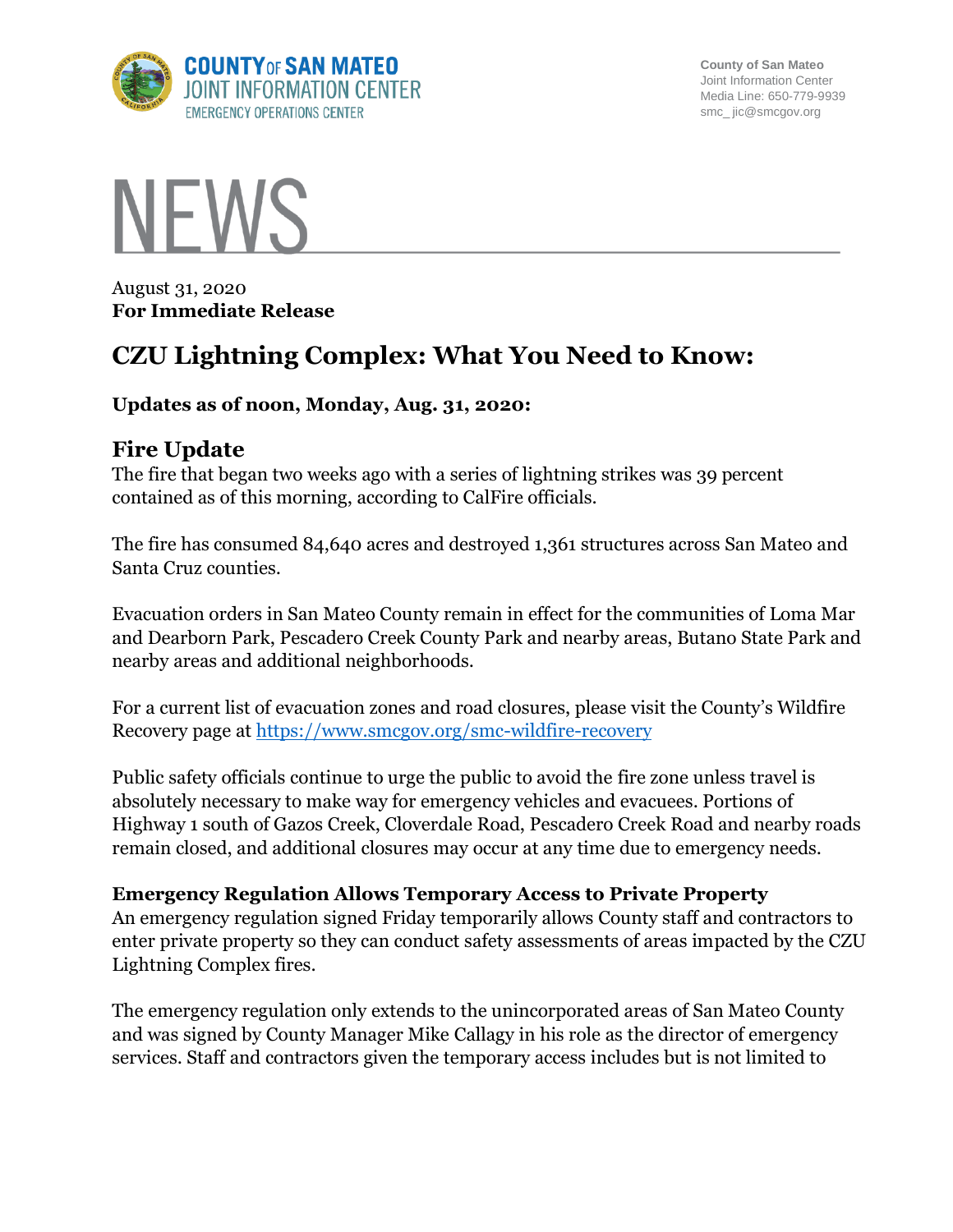personnel from the Department of Public Works, Environmental Health Services, the Department of Planning and Building, Parks, CAL FIRE and the Sheriff's Office. [Learn](https://cmo.smcgov.org/press-release/aug-28-2020-emergency-regulation-lets-county-staff-contractors-temporarily-access)  [more.](https://cmo.smcgov.org/press-release/aug-28-2020-emergency-regulation-lets-county-staff-contractors-temporarily-access)

### **Care and Shelter**

Beginning Wednesday, Sept. 2, a Local Assistance Center will be set up in Pescadero to help residents apply for aid and other resources due to the fire.

The center will open Wednesday from 10 a.m. to 7 p.m. at Pescadero Elementary School, 620 North Street, Pescadero, 94060.

The center is expected to be open weekdays; a full schedule will be announced shortly.

Resources available for those impacted by the fire include information about financial assistance, short-term housing, replacement of vital records, debris removal and more.

The temporary evacuation center established at Half Moon Bay High School will close at the end of business tomorrow -- Tuesday, Sept. 1.

As of this morning, a total of 329 fire evacuees were being cared for in San Mateo County hotels.

**Important note:** Puente de las Costa Sur, a local not-for-profit organization, has opened a distribution center for those impacted by the fire at their offices in Pescadero and La Honda. Water, food and basic needs are available.

Location and hours: 10 a.m. to 6 p.m. through Friday September 4, 620 North St., Pescadero.

1:30 pm to 4:30 pm through Friday, September 4, La Honda, 8865 La Honda Road, Suite 4.

#### **Donations**

Please consider donating financially to assist those impacted by the fires to the **American** [Red Cross,](https://www.redcross.org/local/california/northern-california-coastal/about-us/locations/bay-area.html) [Puente de la Costa Sur](https://donatenow.networkforgood.org/puente) or a charity of your choice.

Puente is also accepting donations of bottled water and groceries at its offices in Pescadero and La Honda. No prepared meals, please.

The County and Puente are no longer accepting donations of baby or school supplies or other material goods. We thank you for your generosity.